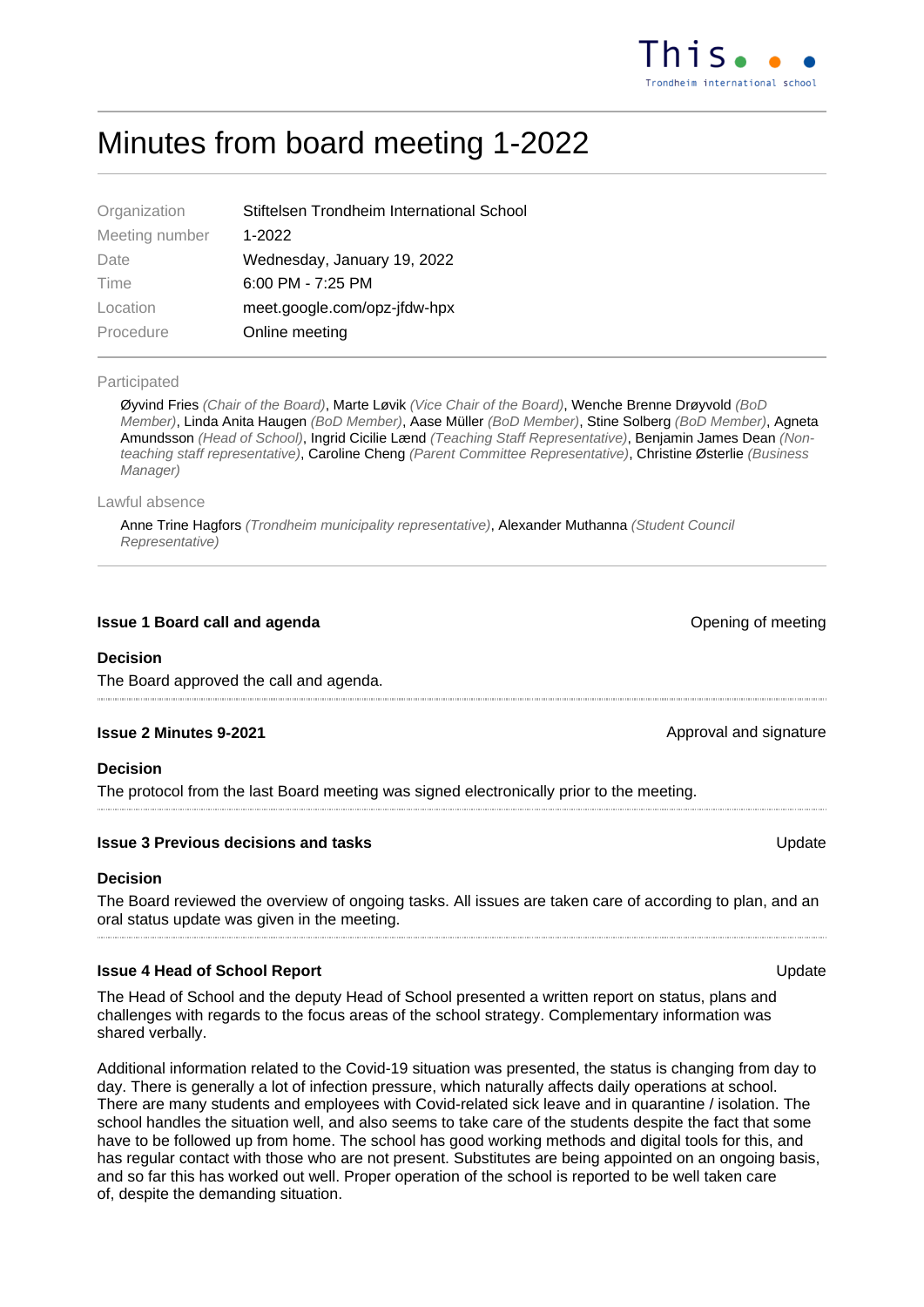# Community (TH):

The Board was updated in regards to happenings, activities and ongoing plans that take place within the everyday school life, both in terms of academic and organizational factors. There is a lot of positive going on, despite a demanding situation with pandemic limitations.

There has been a slight decline in the number of students, of which some were no shows (e.g. the family did not travel to Norway).

# Organization (AA):

Efforts are being made to establish a good internal information flow and an appropriate meeting structure in the administration/leadership.

A new Business Manager has been hired from February 21, in a 60 % position.

The process of the leases with the new landlord is in the final phase, and will take effect from 1 February. The Gym building contract will be established separately for 2022, but we are in any case secured in relation to future needs for use of the gym.

# Quality assurance (AA):

The chapter "Personvern" (Privacy Protection) was checked out in the last QAC meeting, as reported in issue 9/2022.

The school is considering other offers for Occupational Health Service (bedriftshelsetjeneste).

The routines for admission and reception of new families will be discussed and reviewed in the near future.

### **Decision**

The Board of Directors took note of the provided information.

## **Issue 5 Business Manager Report Contract Contract Contract Contract Contract Contract Contract Contract Contract Contract Contract Contract Contract Contract Contract Contract Contract Contract Contract Contract Contrac**

**Status:** Refers to the attached monthly report per November from Økonomisenteret AS.

In November, the result is minus 288,500, which is a negative deviation in relation to the budget of NOK 145 000.

In total, from January to November, the accounts show a positive deviation in relation to the budget of NOK 300 000.

The operation of SFO is balanced based on rental income from the rental gym, which as of 2022 seems to be in place in relation to the fact that the tenancy has been clarified.

The prognosis for 2021 is assumed to be with a profit of NOK 800 000 - 1000 000.

**Plans:** Completion of work and facilitation related to the transition to the new BM employee.

**Challenges:** Uncertainties regarding costs related to rent and associated costs if premises are to be expanded.

The operation of the school is naturally affected by the Covid 19 situation in relation to the need for staffing as a consequence of the national guidelines for absence and quarantine provisions.

#### Information added to agenda 17.01.2022:

We have been allocated extra resources of NOK 545 000 from Trondheim Kommune for students with special educational needs. The funds are for the fall semester of 2021. Letter attached.

#### **Decision**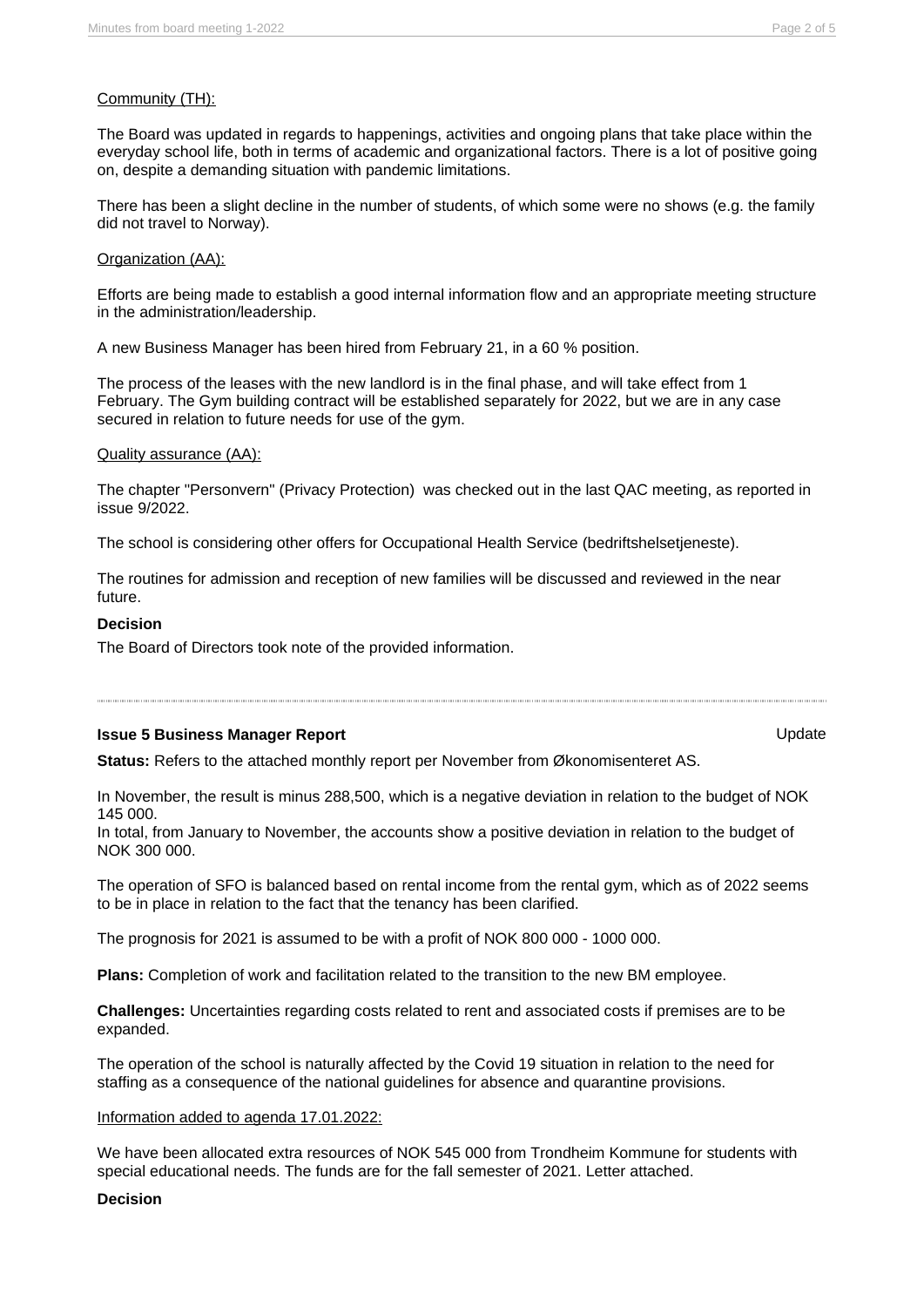The Board took note of the provided information and the monthly report from the accounting company.

### **Issue 6 Board annual plan 2022/annual wheel Decision Decision**

Cf. revised BoD annual wheel attached.

Adjustments made with regards to Head of School vs. Deputy Head of School division of tasks (marked in read).

BoD meeting plan January to June 2022 (approved in BoD 5/2021):

March 2nd

April 6th

AGM April 28th

May 25th

June 13th (incl. seminar)

### **Decision**

The Board approved the revised BoD annual wheel and took notice of the annual meeting plan for January to June 2022.

### **Issue 7 Nomination Committee specifications Discussion Discussion**

Cf. BoD Annual Plan the issue aims at formulating an assignment description (oppdragsbeskrivelse) for the Nomination Committee, based on current competency needs and the number of members to be replaced.

In accordance with the bylaws the Board shall consist of:

Chair elected for two years

Vice Chair elected for two years

3-5 Board members elected for three years.

The spring 2022 situation is as follows:

| <b>Board Member</b>                    | <b>Position</b> | <b>Elected Until</b> |
|----------------------------------------|-----------------|----------------------|
| Øyvind Fries                           | Chair           | 2023                 |
| Marte Løvik                            | Vice Chair      | 2022                 |
| Aase Müller                            | BoD Member 2023 |                      |
| Linda Haugen                           | BoD Member 2023 |                      |
| <b>Stine Solberg</b>                   | BoD Member 2023 |                      |
| Wenche Brenne Drøyvold BoD Member 2022 |                 |                      |

This year the elective period is ending for two Board members.

These two are:

- Marte Løvik
- Wenche Brenne Drøyvold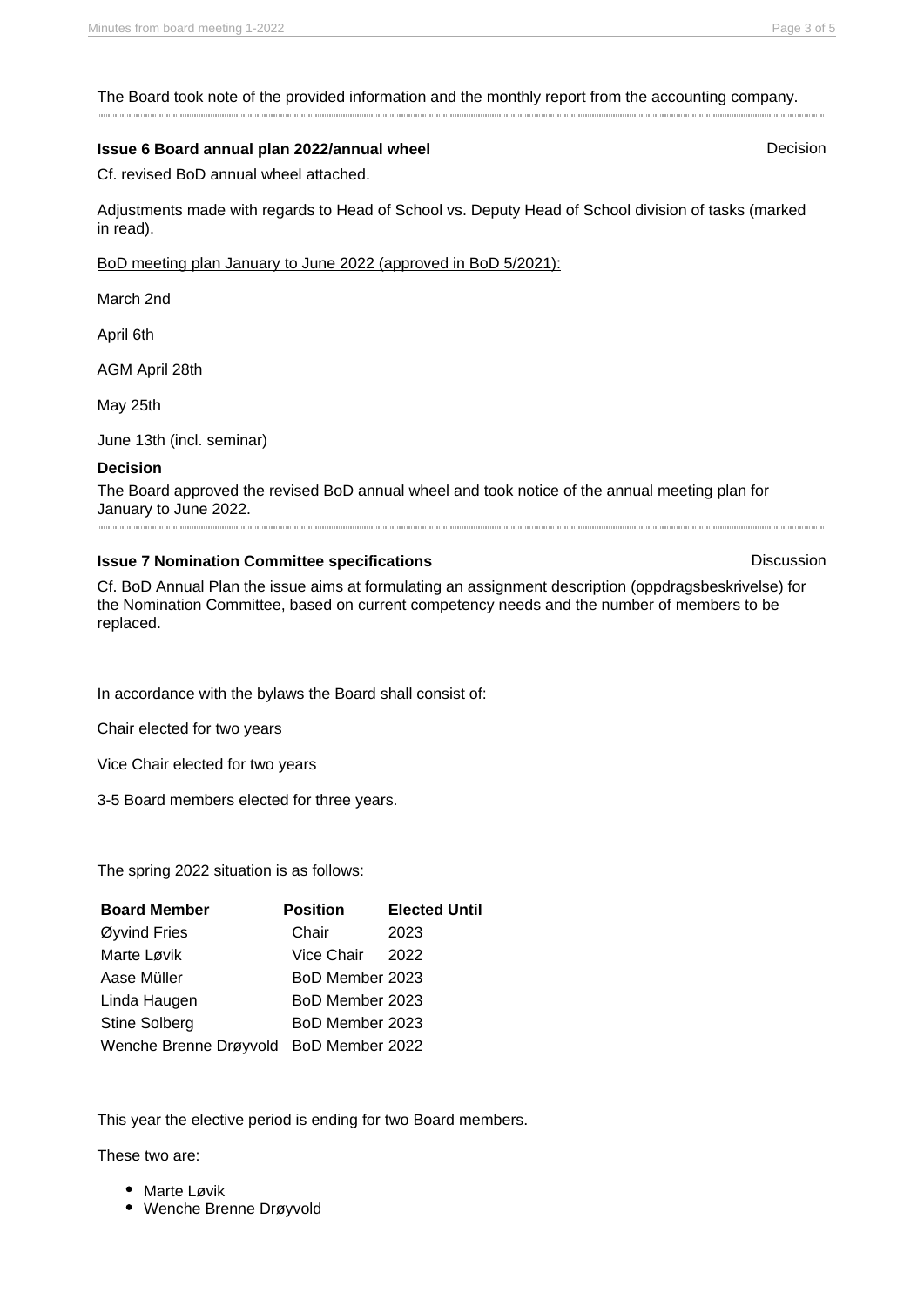In addition, Øyvind Fries has announced that he wishes to step down as Chair, but wishes to continue serving as a BoD member.

The Nomination Committee is asked to replace the Chair, the Vice Chair and 1 Board member, in correspondence with the competence needs of the Board and the School.

Moreover, the Nomination Committee must elect a new Chair, as NC members cannot serve for more than two periods (which is the case for NC Chair Arne Brataas).

#### **Decision**

The Board members will give their input / proposals individually to the nomination committee. It is highly desirable to maintain the continuity in the board, also with regard to competence. Candidates should be in place within a reasonable time by the Annual General Meeting scheduled for April 28.

### **Issue 8 BoD evaluation Discussion**

The Boards annual self-evaluation based on a recognized evaluation tool has been conducted prior to the meeting. The attached presentation with the results was presented in the meeting.

None of the points are considered to represent the need for special attention.

### **Decision**

The Board took note of the provided information. The climate of cooperation between the Board and the Head of School is experienced positively.

Continuity is seen as the best possible way forward.

### **Issue 9 Report from QAC - Privacy protection** Discussion Discussion

The Quality Assuranse Committee (QAC) has performed a control of the privacy area of the internal control system. Refers to the attached report.

Of a total of 80 control points, there is one deviating case as well as one pending. Measures have been initiated in both cases.

The deviation is related to a technical challenge with regards to absence registration in PYP, thus affecting archives of previous registrations. As of January 2022, the case has been resolved for future registrations.

Details can be seen in the attached report.

#### **Decision**

The Board took note of the presented report from the Quality Assurance Committee.

#### **Issue 10 Miscellanous** Non planned issues

#### **Decision**

The Chair of the Board obtained authorization from the Board members to conduct an exit interview with the Business Manager, who ends her contract by the end of this month.